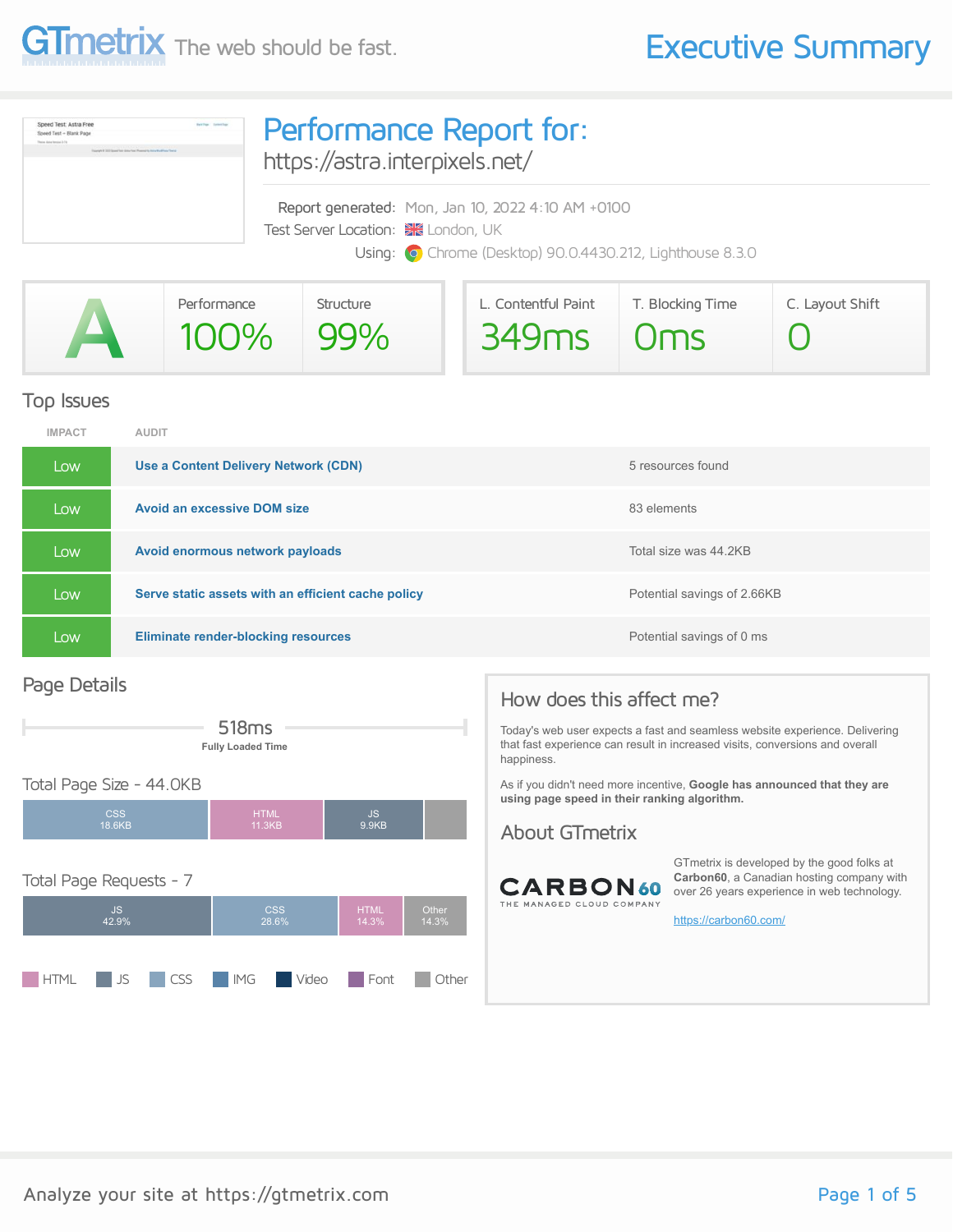

#### Page scores



GTmetrix Grade Performance Score Structure Score

#### Page metrics



#### Page sizes and request counts



**HTML Size Total Page Size The Requests**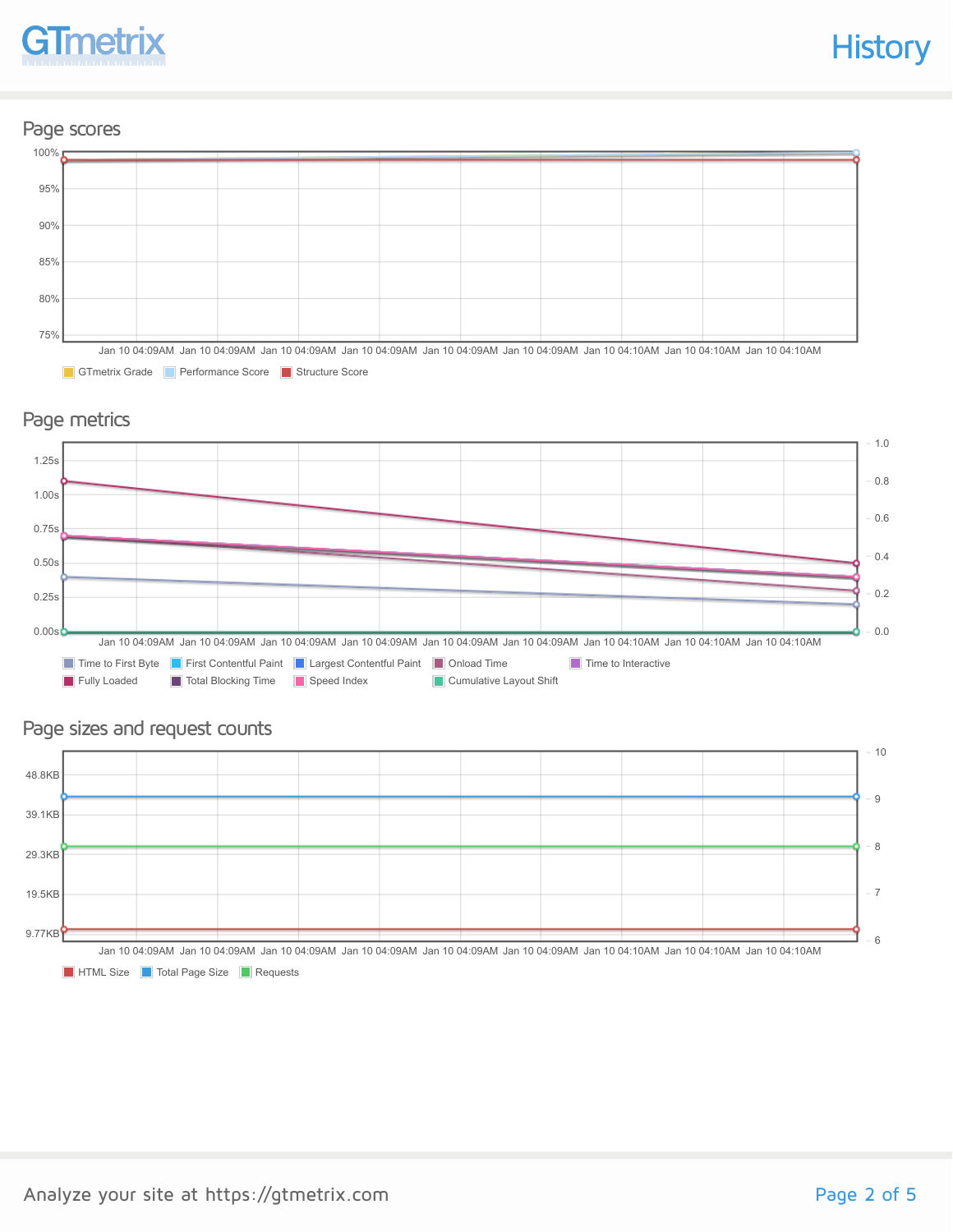

The waterfall chart displays the loading behaviour of your site in your selected browser. It can be used to discover simple issues such as 404's or more complex issues such as external resources blocking page rendering.

#### **Speed Test: Astra Free – Just another WordPress site**

|                                           | 200 | astra.interpixels.net | 11.0KB               | 228ms            |                  |
|-------------------------------------------|-----|-----------------------|----------------------|------------------|------------------|
| main.min.css?ver=3.7.6                    | 200 | astra.interpixels.net | 8.17KB               | 16 <sub>ms</sub> |                  |
| style.min.css?ver=5.8.3                   | 200 | astra.interpixels.net | 10.4KB               | 21ms             |                  |
| frontend.min.js?ver=3.7.6                 | 200 | astra.interpixels.net | 3.97KB               | 20 <sub>ms</sub> |                  |
| wp-embed.min.js?ver=5.8.3                 | 200 | astra.interpixels.net | 934B                 | 20ms             |                  |
| wp-emoji-release.min.js?ver=5.8.3         | 200 | astra.interpixels.net | 4.98KB               | 17 <sub>ms</sub> |                  |
| favicon.ico                               | 302 | astra.interpixels.net |                      |                  | 153ms            |
| w-logo-blue-white-bg.png                  | 200 | astra.interpixels.net | 4.02KB               |                  | 12 <sub>ms</sub> |
| 43.5KB (218KB Uncompressed)<br>8 Requests |     |                       | 518ms (Onload 349ms) |                  |                  |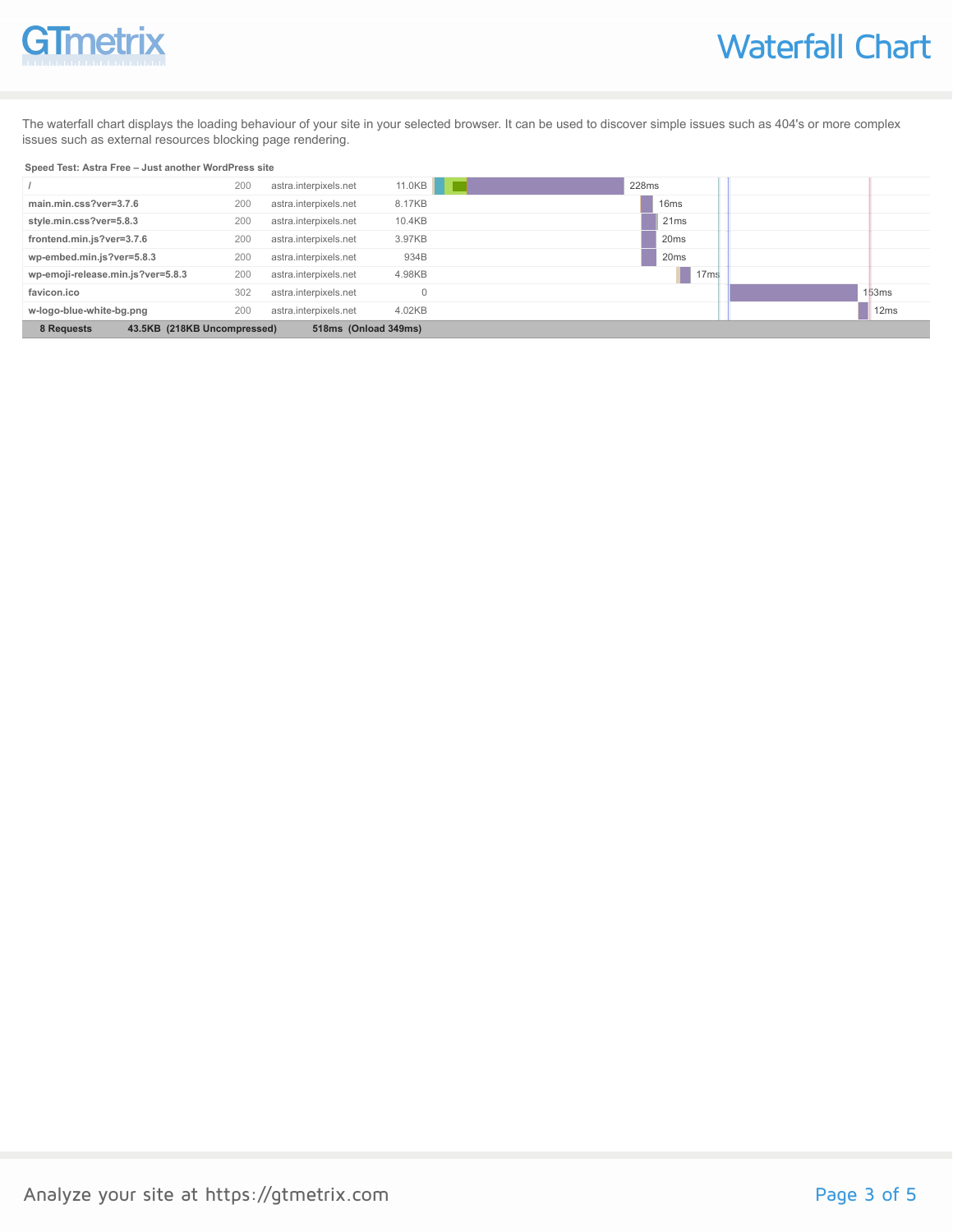

## **Performance**

| 0.1s                        | 0.1s                                                                                                                                            | 0.2s | 0.2s | 0.3s                                                            | 0.3s  | 0.4s                                                                  | 0.4s                                                                                                        | 0.5s                                                              | 0.5s                                              |
|-----------------------------|-------------------------------------------------------------------------------------------------------------------------------------------------|------|------|-----------------------------------------------------------------|-------|-----------------------------------------------------------------------|-------------------------------------------------------------------------------------------------------------|-------------------------------------------------------------------|---------------------------------------------------|
|                             | <b>Performance Metrics</b>                                                                                                                      |      |      | TTFB: 227ms<br>Redirect: 0ms<br>Connect: 41ms<br>Backend: 186ms |       | Long Tay Take for<br>Onload Time: 349ms<br>Time to Interactive: 350ms | Long Tele Take Net<br>First Contentful Paint: 350ms<br>Largest Contentful Paint: 350ms                      | Louis Sea Saladin.<br>Agusta contaean<br>Fully Loaded Time: 518ms |                                                   |
|                             | <b>First Contentful Paint</b><br>How quickly content like text or images are painted onto<br>your page. A good user experience is 0.9s or less. |      |      | Good - Nothing to<br>do here<br>349 <sub>ms</sub>               |       | Time to Interactive                                                   | How long it takes for your page to become fully<br>interactive. A good user experience is 2.5s or less.     |                                                                   | Good - Nothing to<br>do here<br>349 <sub>ms</sub> |
| Speed Index                 | How quickly the contents of your page are visibly<br>populated. A good user experience is 1.3s or less.                                         |      |      | Good - Nothing to<br>do here<br>351ms                           | less. | <b>Total Blocking Time</b>                                            | How much time is blocked by scripts during your page<br>loading process. A good user experience is 150ms or |                                                                   | Good - Nothing to<br>do here<br>Oms               |
| experience is 1.2s or less. | Largest Contentful Paint<br>How long it takes for the largest element of content (e.g.<br>a hero image) to be painted on your page. A good user |      |      | Good - Nothing to<br>do here<br>349 <sub>ms</sub>               |       | Cumulative Layout Shift<br>user experience is a score of 0.1 or less. | How much your page's layout shifts as it loads. A good                                                      |                                                                   | Good - Nothing to<br>do here                      |

### Browser Timings

| Redirect      | <b>Oms</b> | Connect     | 41ms  | Backend      | 186ms             |
|---------------|------------|-------------|-------|--------------|-------------------|
| TFB           | 227ms      | DOM Int.    | 336ms | DOM Loaded   | 338ms             |
| <b>b</b> olnC | 349ms      | First Paint | 350ms | Fully Loaded | 518 <sub>ms</sub> |